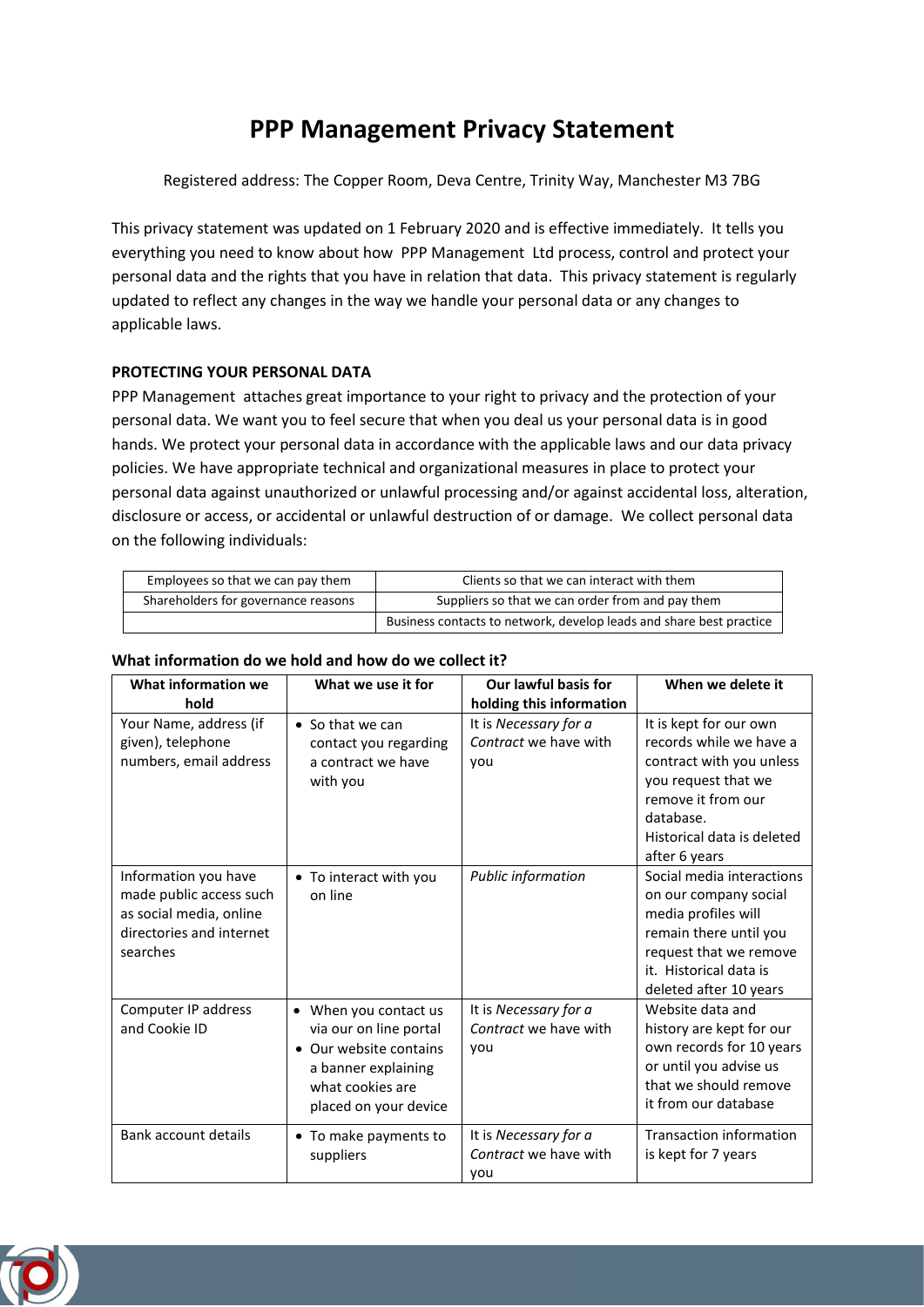## **Who do we share your personal information with?**

We do not routinely share your information except in the following circumstances:

- Details of financial transactions are shared with our Accountant.
- Your computer details e.g. IP address are shared with our website provider.
- We may share information with law enforcement or security agencies if it is requested.
- We may need to share information with legal entities should we need to enforce our legal rights or defend legal proceedings.

#### **What happens if you do not wish to share your personal data with us?**

We are unable to enter into a contract with you unless we have this information about you. If you provide us with personal data of another person (for instance, a potential employee/referral), you are responsible for informing that person that you have provided us their information. We will let them know where we obtained the information on the first occasion that we contact them.

## **Transferring your data outside of the United Kingdom**

We do not share your personal information outside the United Kingdom.

#### **Sensitive data**

We do not collect or process sensitive data.

#### **Data security**

We are committed to data security and have appropriate organizational, physical and technical security measures in place. We commission regular scans of all computer systems by an independent vulnerability tester and only process your personal data in accordance with the applicable data privacy laws (including the General Data Protection Regulation).

#### **Retention Periods**

We will retain your personal data only for as long as is necessary (as listed on page 1 of this policy). Thereafter personal data is deleted in accordance with industry best practice.

#### **Your rights and your personal data**

You have the following rights with respect to your personal data:

- The right to request access to and a copy of the personal data which we hold about you;
- The right to ask us to correct any personal data if it is found to be inaccurate or out of date;
- The right, where there is a dispute about the accuracy or processing of your personal data, to request a restriction is placed on further processing;

In all cases you must provide us with evidence of your identity before we will respond to a subject access request. We would prefer if your request sent to us in writing with a signed for delivery service. We may contact you to confirm the details of your request it in order ensure that we provide the detail that you require.

#### **HOW WE USE COOKIES**

The cookies on our website are purely functional cookies. We do not use tracking technologies.

#### **CONTACT US**